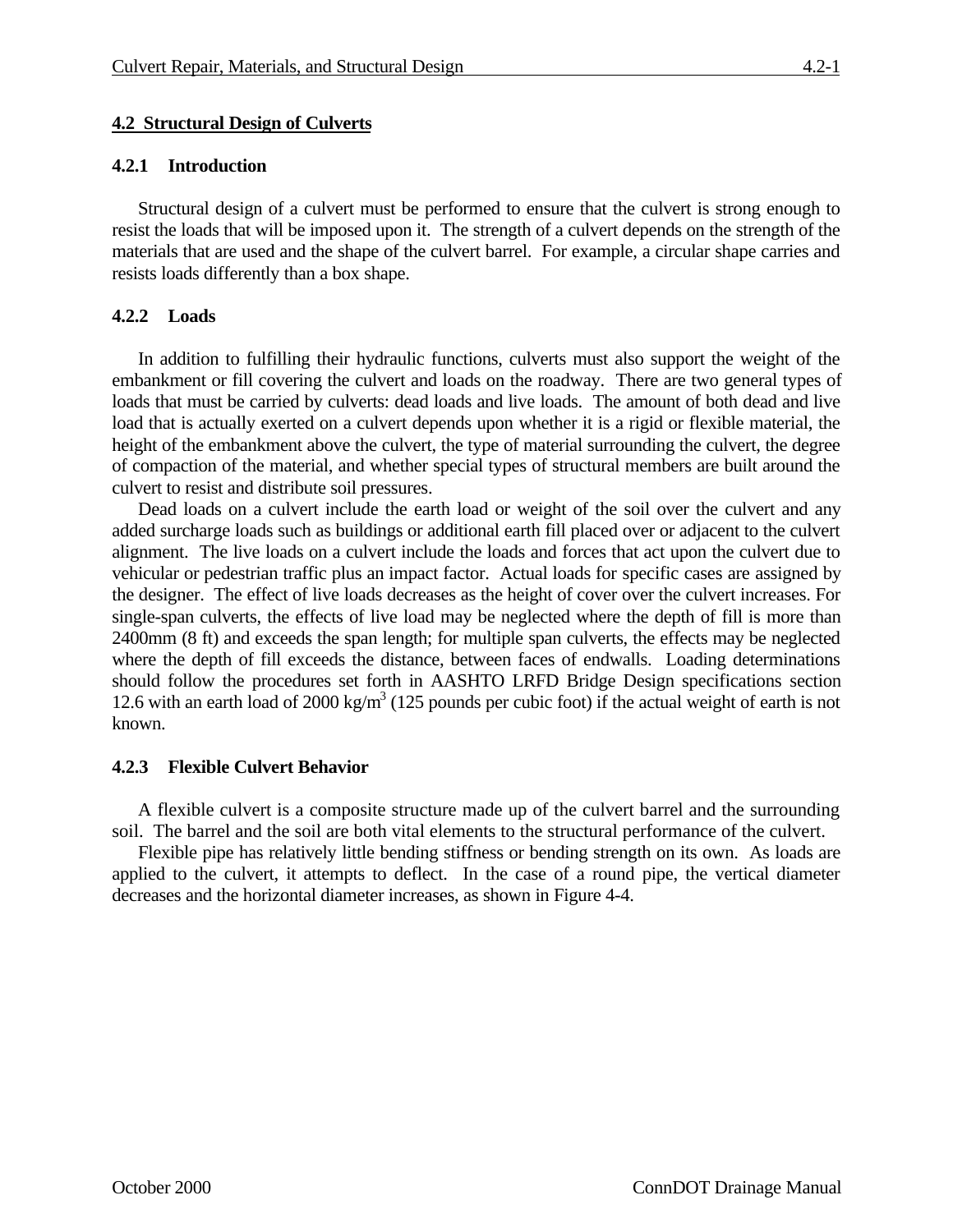



When good embankment material is well compacted around the culvert, the increase in horizontal diameter of the culvert is resisted by the lateral soil pressure. With round pipe, the result is a relatively uniform radial pressure around the pipe that creates a compressive thrust in the pipe walls. As illustrated in Figure 4-5, the compressive thrust is approximately equal to vertical pressure times one-half the span length  $(C = P X S/2$  or  $C = P X R$ ).

An arc of a flexible round pipe or other shape will be stable as long as adequate soil pressures are achieved, and as long as the soil pressure is resisted by the compressive force C on each end of the arc. Good quality backfill material and proper installation are critical in obtaining a stable soil envelope around a flexible culvert.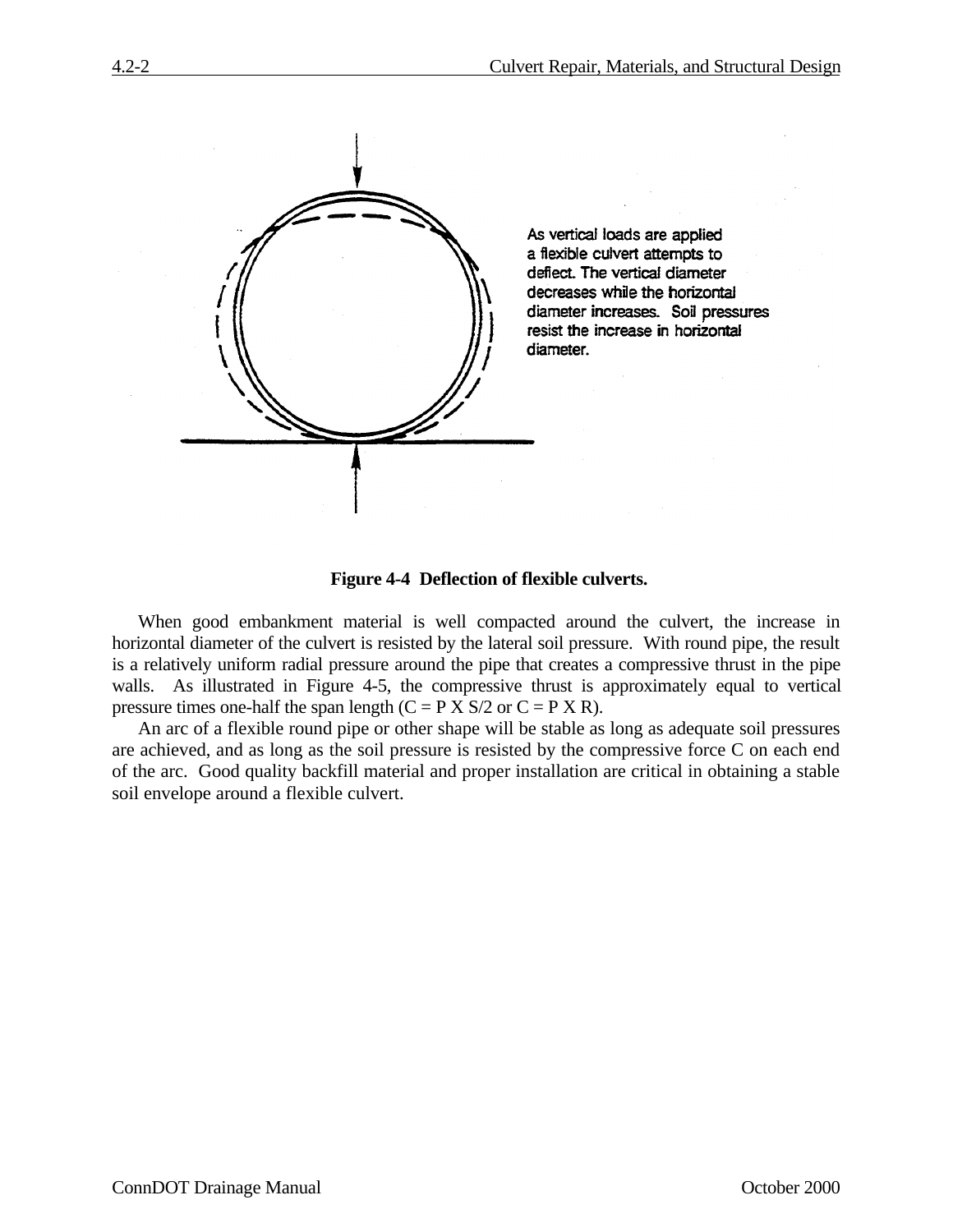

#### **Figure 4-5 Formula for ring compression**

In long span culverts the radius (R) is usually large. To prevent excessive deflection due to dead and/or live loads, longitudinal or circumferential stiffeners are sometimes added. The circumferential stiffeners are usually metal ribs bolted to the outside of the culvert. Longitudinal stiffeners are reinforced concrete, as shown in Figure 4-6. The thrust beams are added to the structure when backfill reaches their location. The use of concrete stress-relieving slabs is another method used to achieve longer spans or reduce minimum cover. A stress-relieving slab is cast over the top of the backfill above the structure to distribute live loads to the adjacent soil.



**Figure 4-6 Concrete thrust beam used as a longitudinal stiffener**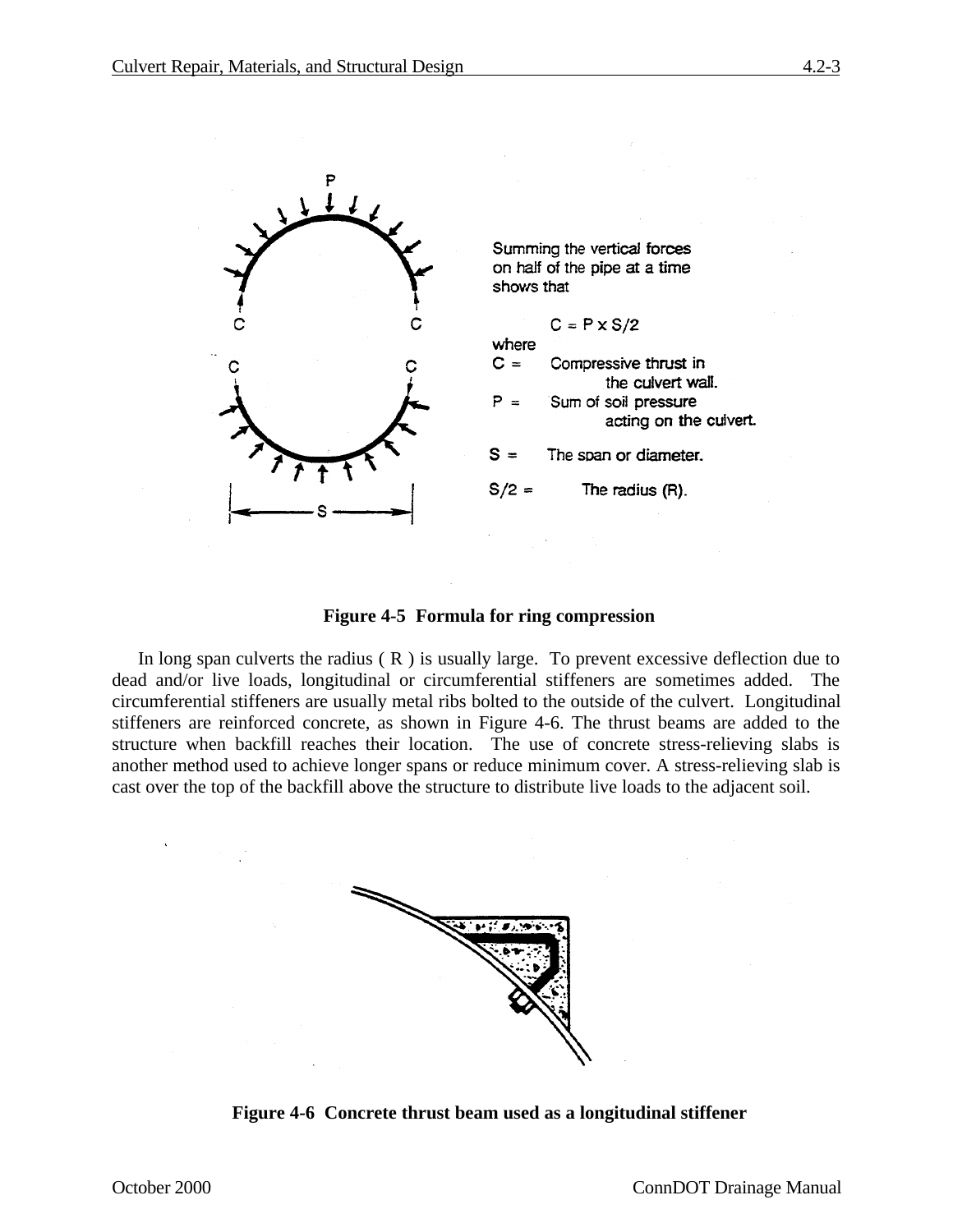#### **4.2.4 Rigid Culvert Behavior**

The load carrying capacity of rigid culverts is essentially provided by the structural strength of the pipe itself and little benefit from the surrounding earth is required. When vertical loads are applied to a rigid pipe, zones of tension and compression are created as illustrated in Figure 4-7. With the exception of non-reinforced circular pipe, reinforcing steel is added to the tension zones to increase the tensile strength of concrete pipe. Shear stress in the haunch area can be critical for heavily loaded rigid pipe on hard foundations, especially if the haunch support is inadequate. Because rigid pipe is stiffer than the surrounding soil, it carries a substantial portion of the load.



**Figure 4-7 Zones of tension and compression in rigid pipes**

The weight of each that must be carried varies with soil characteristics and installation conditions. The installation conditions can have a significant influence on the loads that must be carried by a rigid culvert. There are two major classes of installation conditions: 1) trench, where culverts are placed in natural ground or compacted fill with a controlled trench width and 2) embankment, where culverts are placed in or covered by an embankment.

In narrow trench installations, the pipe is placed in a relatively narrow trench and covered with backfill material. The backfill tends to settle more than the undisturbed soil beside the trench. Friction between the backfill material and the sides of the trench tends to help support the backfill material, reducing the load on the pipe. In effect the width of the soil column over the pipe is decreased. This concept is illustrated in Figure 4-8.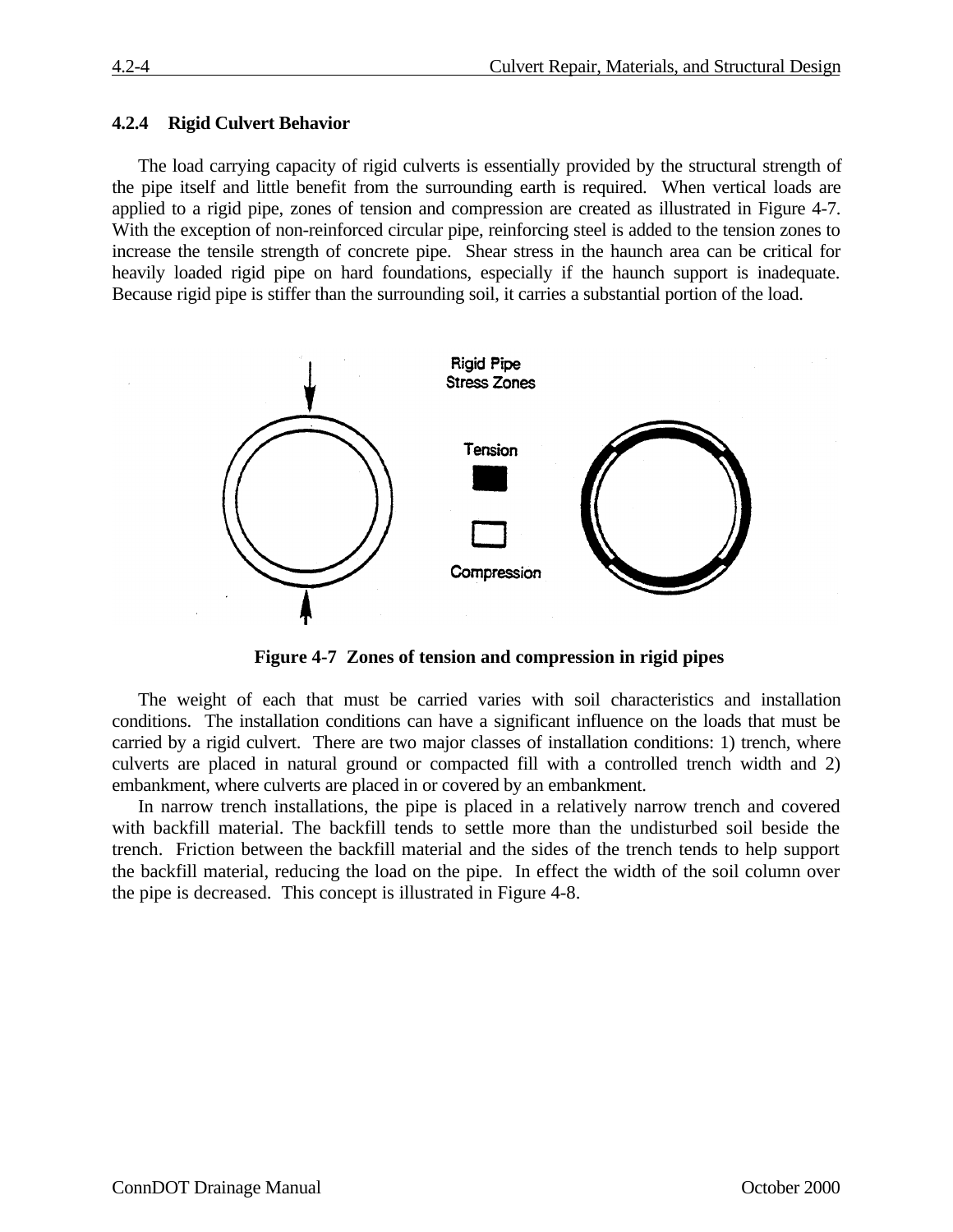

## **Figure 4-8 Trench installation. Friction on trench sides reduces the size of the column of fill carried by the pipe.**

As the trench width increases, the effect of the friction at the sides of the trench is reduced and dead load on the pipe is increased. The amount that the loading is increased depends on trench width and the amount of backfill settlement, which is related to compaction. Poorly compacted soil will settle more than well compacted soil. In a trench that is too wide, poor compaction can result in an increase in the dead load on the pipe. Pipes placed in a shallow bedding on top of the original ground surface and then covered by the embankment material will have loads similar to the very wide trench. Pipes placed in trenches in the original ground prior to being covered by embankment have reduced earth loads similar to those described for the narrow trench.

### **4.2.5 Durability**

Although structural condition is a very important element in the performance of culverts, durability problems are probably the most frequent cause of replacement. Culverts are more likely to "wear away" than fail structurally. Durability is affected by two mechanisms: corrosion and abrasion. Each are discussed in the following sections:

#### Corrosion

Corrosion is the deterioration of metals due to chemical or electrochemical reaction to the environment. Corrosion of culvert materials may occur in many different soils and waters. These soils and waters may contain acids, alkalis, dissolved salts, organics, industrial wastes or chemicals, mine drainage, sanitary effluents, and dissolved or free gases. However, culvert corrosion is generally related to water and the chemicals that have reacted to, become dissolved in, or been transported by the water.

Certain soil and water conditions have been found to be particularly aggressive or hostile to culverts. Extremes in acidity or alkalinity are much more aggressive than more neutral conditions. The term pH is a measure of the relative acidity or alkalinity: 7.0 is neutral, values less than 7.0 are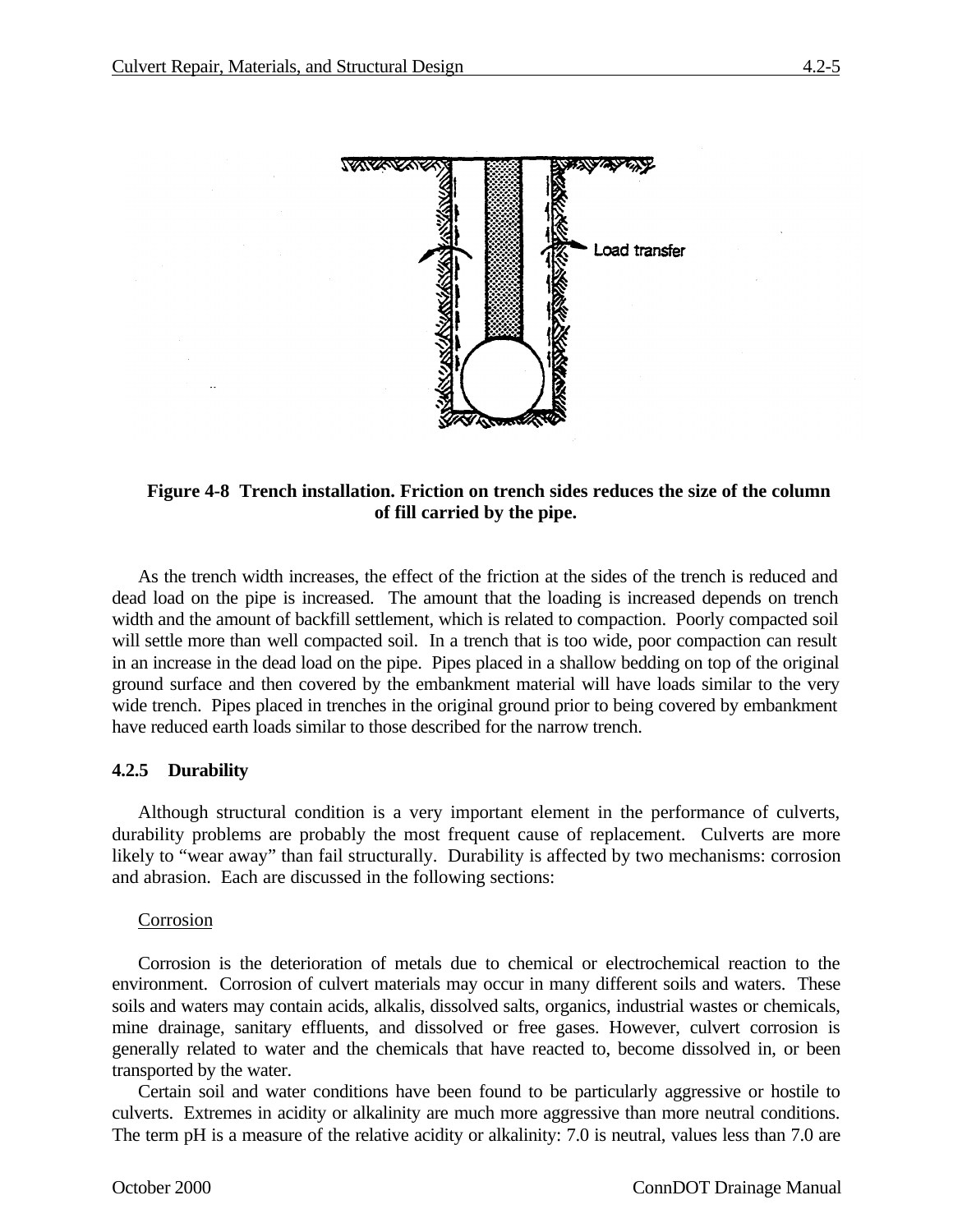acid, and values greater than 7.0 are alkaline. For culvert purposes, values of less than 5.0 are strongly acid and those greater than 8.5 are strongly alkaline. Acid water stems from two sources: mineral and organic. Mineral acidity comes from sulfurous wells and springs and drainage from coal mines, with water containing dissolved sulfur and iron sulfide that may form sulfurous and sulfuric acids. Mineral acidity with a pH as strong as 2.3 has been encountered. Organic acidity, which may be found in swampy land and barnyards, may have a pH as low as 4.0. Alkalinity in water is caused by strong minerals and limed and fertilized fields. Acid water is more common to wet climates and alkaline water is more common to dry climates.

Along with pH, water resistivity (R) is an effective way to measure how aggressive the water's chemistry may be. Resistivity of low flow samples can accurately predict the potential corrosivity of drainage runoff. Resistivity above 1500 ohm-cm are considered normal. Resistivity between 500- 1500 ohm-cm are considered below normal. Resistivity below 500 ohm-cm should be considered aggressive.

The electrical resistivity of soil, which depends largely on the nature and amounts of dissolved salts, also influences the potential for corrosion. The greater the resistance the less the flow of electrical current associated with corrosion. High moisture content and temperature lower the resistivity and increase the potential for corrosion. The use of granular backfill around the entire pipe will increase electrical resistivity and reduce the potential for galvanic corrosion.

Corrosion can attack the inside or outside of the culvert barrel. The chemicals in drainage water can attack the material on the interior of the culvert. Culverts subject to continuous flows or standing water with aggressive chemicals are more likely to be damaged than those with intermittent flows. The exterior of culverts can be attacked by chemicals in the ground water that can originate in the soil, be introduced through contaminates in the backfill soil, or be transported by subsurface flow.

Corrosion affects all metals and alloys, although the rates can vary widely depending both upon the chemical and physical properties of the metal and upon the environmental condition to which it is exposed. When a metal corrodes, a very low voltage electrical current is established between two parts of a metal surface that have different voltage potential. The difference in voltage potential may be caused by slight variations in the material, changes in surface condition, or the presence of foreign materials. The current removes metallic ions from one location and deposits them at another location, causing corrosion, as shown in Figure 4-9. The chemicals present in the water greatly influence its effectiveness as an electrolyte.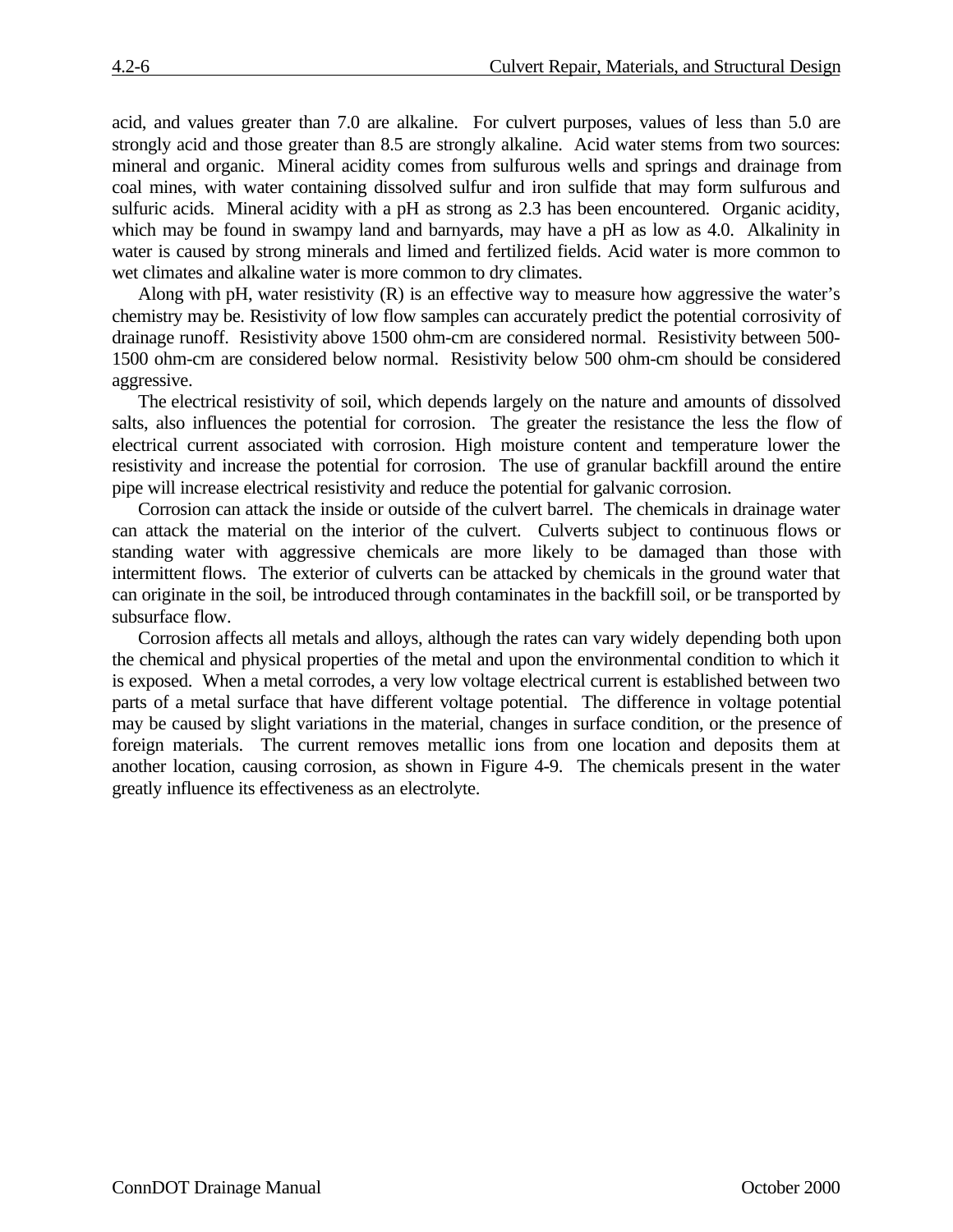$(\cdot)$ 

Loss of metallic ions



Metal conductor

**Figure 4-9 The corrosion process**

Although less common than with metal pipe, corrosion can occur in concrete culverts. Metallic corrosion can take place in the reinforcing steel when it is exposed by cracking or spalling, when the concrete cover is inadequate, or when the concrete is porous enough to allow water to contact the reinforcing steel.

If steel corrodes, the corrosion products expand and may cause spalling of the concrete. Corrosion can also take place in the concrete itself. It is not, however, the same type of electrochemical reaction that occurs in metal. Other reactions between the concrete materials and the chemicals present in the stream flow or ground water are involved and can result in deterioration of the concrete.

#### Abrasion

Abrasion is the process of wearing down or grinding away the surface material of culverts as water laden with sand, gravel, or stones flow through a culvert. Abrasion forces increase as the velocity of the water flowing through a culvert increases; for example, doubling the velocity of a stream flow can cause the abrasive power to become approximately four-fold.

Often corrosion and abrasion operate together to produce far greater deterioration than would result from either alone. Abrasion can accelerate corrosion by removing protective coatings and allowing water-borne chemicals to come into contact with corrodible culvert materials.

#### **4.2.6 Economic Considerations**

For the design of new culverts and major culvert repairs, an economic analysis usually includes factors such as construction cost, estimated service life, maintenance cost, replacement cost, risk of failure, and risk of property damage. The most economical culvert is not the one with the lowest initial cost nor the culvert with the longest service life. The importance is that short and long term costs should be considered in both original designs and in repairs or replacements.